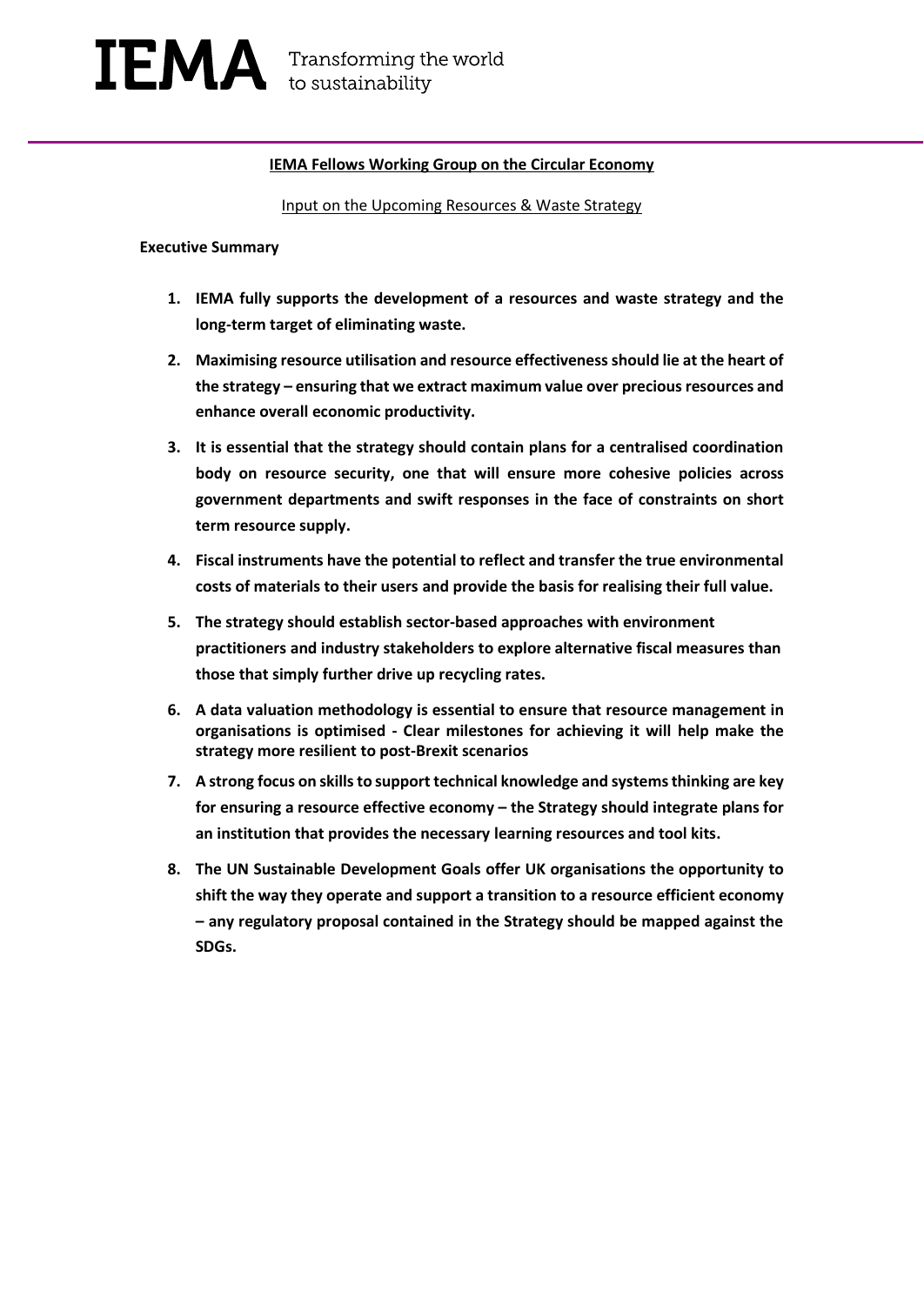# **Transforming the world**

Businesses worldwide can achieve trillion-dollar savings by 2025 by transitioning to a circular economy<sup>1</sup>. With UK business standing to gain £23bn annually through resource efficiency savings, acting on this is clearly an under recognised opportunity for growth.

The 25 Year Environment Plan (25 YEP) is an ambitious plan touching on important topics such as increasing resource efficiency and reducing pollution and waste.

The government has confirmed its intention to work towards eliminating all avoidable waste by 2050 and all avoidable plastic waste by end of 2042. These are encouraging targets, but we believe that more can be done and that these targets can be brought forward by at least 10 years to match the efforts of the private sector. Indeed, retail players such as Iceland<sup>2</sup> are lining up to make pledges on plastic packaging well ahead of 2042. Nestlé CEO Mark Schneider stated, "Our ambition is to achieve 100% recyclable or reusable packaging by 2025<sup>3</sup>."

IEMA is the professional body for environment and sustainability practitioners. We have a membership of over 14,500 sustainability professionals who work at the interface between organisations, the environment and society to guide and lead the changes that will be required for a sustainable future.

IEMA members provide assurance and confidence that environmental and social risks are being effectively managed, that public health and the environment are being protected, and that opportunities for innovation and improvement are realised. Our members are drawn from all types and size of organisation across the public and private sector, Non-Government Organisations and academia.

IEMA has put together a common set of recommendations to support the development of the Resources & Waste Strategy (the Strategy) and promote positive and lasting change at scale. We would welcome the opportunity to discuss these recommendations at a roundtable meeting with DEFRA and others if that would be helpful.

The recommendations include:

 $\overline{a}$ 

#### **On resource utilisation & effectiveness**

There is no place for 'waste' in a circular economy; waste production represents a market failure in current mainstream economic thinking, as it disregards limits associated with finite natural capital and environmental pollution. However, there is increasing thought on how to better understand economic systems within resource availability and environmental limits. Resource efficiency is about making the most of material resources while minimising the production of waste. The concept of resource effectiveness goes further by optimising the efficient use of resources across their lifecycle to not only maximise economic gain, but also minimise harm to the natural environment and society and increasingly generate

<sup>1</sup> IEMA (2013) From Waste to Resources: Implementing Sustainable Resource Management in Your Business

<sup>2</sup> http://about.iceland.co.uk/wp-content/uploads/2018/01/Iceland-aims-to-be-plastic-freeacross-own-label-range-by-2023-16.1.18.pdf

<sup>3</sup> https://www.nestle.com/media/pressreleases/allpressreleases/nestle-recyclable-reusablepackaging-by-2025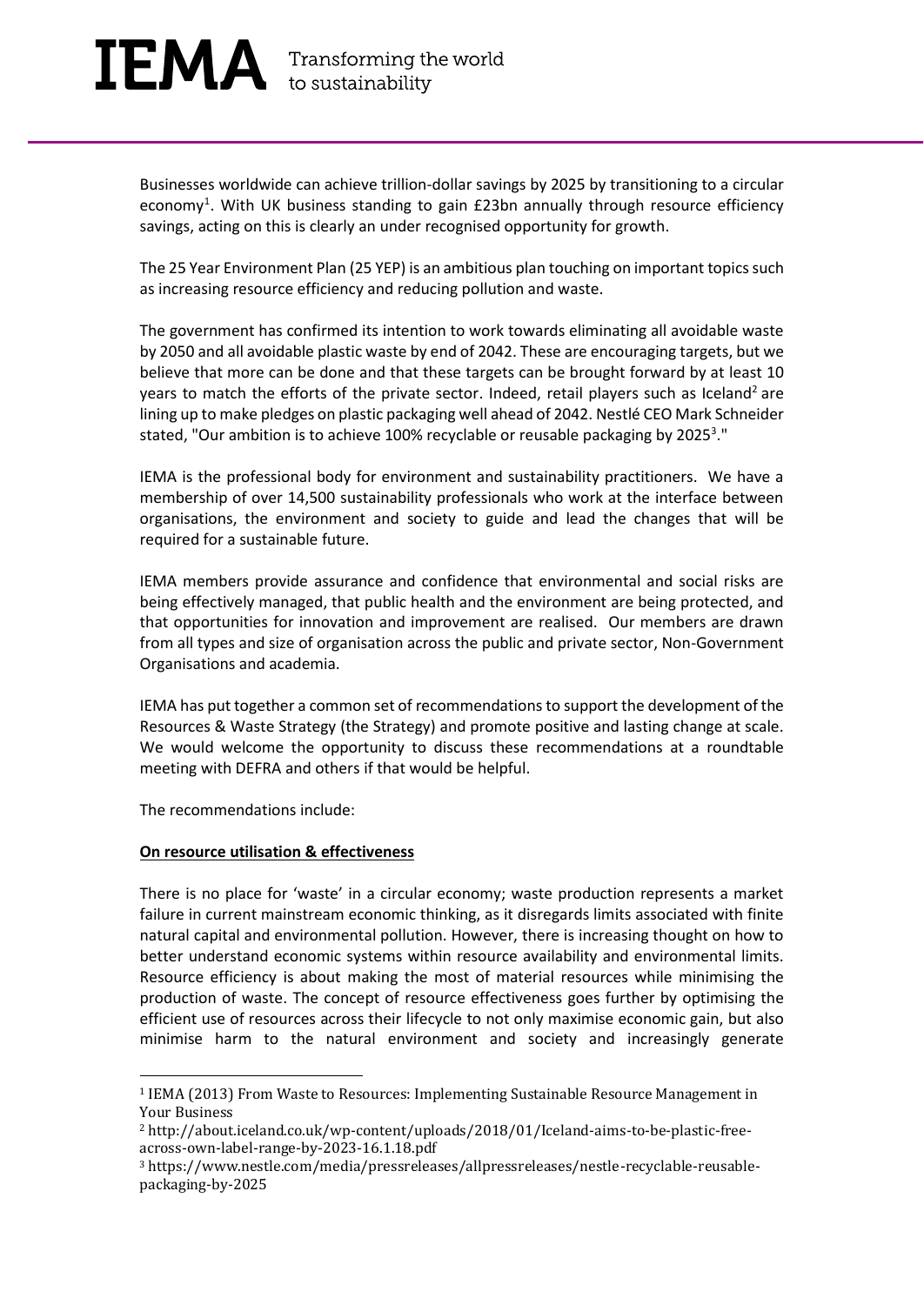# $[EMA]$  Transforming the world

sustainability benefits. Low cost resource efficiency actions make up 80% of the £23bn a year potential saving available to UK business identified at the outset of this document.

IEMA's research in its report entitled *From Waste to Resources – Implementing Sustainable Resource Management in Your Business<sup>4</sup>* (the Waste to Resources Report) indicated that Environment & Sustainability professionals are already achieving significant benefits by acting on resource management. Over 500 respondents surveyed, 19% of respondents in very large companies<sup>5</sup> indicated their company saved over £1m per year whereas 63% of respondents in SMEs stated that they had saved at least £5,000 per year, with nearly 70% of those saving over £10,000 per year. Improving knowledge related to the use of key materials across organisations will often identify opportunities to reuse or redistribute materials between processes and teams.

Within the context of the Resources & Waste Strategy, we want to ensure that organisations are given the tools to better understand the benefit of fully utilising resources across their supply chain so that they may become more resource efficient. One way of doing this would be to set resource utilisation against economic indicators. Instead of focusing on waste minimisation, these indicators would help to showcase the business case for minimising resource use while promoting resource productivity. The outcome for the UK would be that it supports a business community incentivised to continually explore resource efficient solutions under a closed-loop resource management system with zero waste produced.

#### **On resource security**

The Industrial Strategy confirmed the government's objective to make a strong shift to electric vehicles and underscored the important role that battery technology will play in this regard. As worldwide sales of pure electric vehicles grew by 45% last year<sup>6</sup> it became clear that to power these cars, millions of new lithium-ion battery packs would need to be built.

65% of all Cobalt, a key raw material used in the battery packs, is sourced in the DRC. With battery demand rising fast, production being cut in the country due to corruption and political instability, a supply deficit is starting to emerge<sup>7</sup>.

Considering such geopolitical events, the UK will need to develop a strategy that is also more resilient to potential post-Brexit scenarios when resources may become more constrained. UK based battery manufacturing businesses for example may require some form of guarantee that these resources will be available if the country is to deliver on its objective for almost every car and van on the road to be a 'zero emission vehicle' by 2050 $^{\circ}$ .

 $\overline{a}$ 4

[https://www.iema.net/assets/newbuild/documents/IEMA\\_From%20Waste%20to%20Resource](https://www.iema.net/assets/newbuild/documents/IEMA_From%20Waste%20to%20Resources.pdf) [s.pdf](https://www.iema.net/assets/newbuild/documents/IEMA_From%20Waste%20to%20Resources.pdf)

<sup>5</sup> The following definition was used to aggregate company size Very Large = >1000 employees, Large = 250 to 1000 employees, SME = 1 to 249 employees (SME definition based on European Commission's work found here

http:eurlex.europa.eu/LexUriServ/LexUriServ.do?uri=OJ:L:2003:124:0036:0041:EN:PDF ) <sup>6</sup> https://innovateuk.blog.gov.uk/2017/12/11/the-challenge-of-creating-a-uk-vehicle-batteryindustry/

<sup>7</sup> http://uk.businessinsider.com/materials-needed-to-fuel-electric-car-boom-2016-10

<sup>8</sup>https://assets.publishing.service.gov.uk/government/uploads/system/uploads/attachment\_dat a/file/633269/air-quality-plan-overview.pdf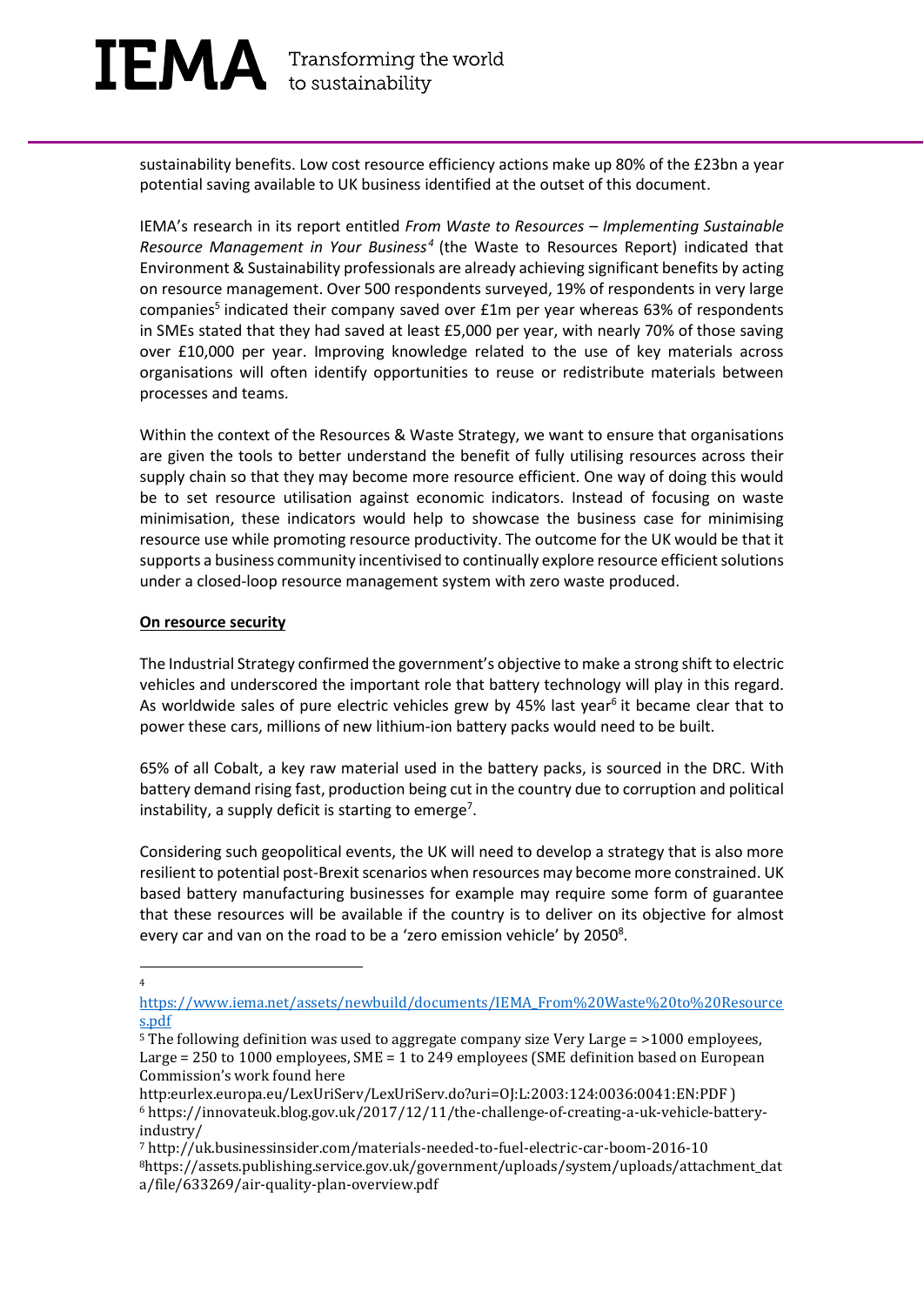# $\mathbf{IEMA}$  Transforming the world

The initial step for any organisation wanting to review its resource security resilience is to develop an effective understanding of the materials it relies upon within its operations and the associated supply chain threats and opportunities. As co-founder of the UK Material Security Working Group, IEMA has worked with professional bodies, materials trade associations, NGOs and other interested parties to promote positive action in response to increasing resource security risks to individual business, business sectors and Government. Having launched a paper in Parliament in March 2015 calling for the setup of a central Office for Resource Management (ORM)<sup>9</sup>, IEMA continues to call for the creation of a policy unit responsible for driving the shift from 'waste' to 'resource' and towards the circular economy; the proposed new environmental body could also have an important role to play. Our 2015 report found that at least nine departments had resource-related policy roles. This amalgamation of parallel roles has clearly led to a lack of coherence and constrained progress on this topic.

IEMA and its members call for government to adopt an overarching vision of materials to ensure coordination of resilience against resource-availability risk. The members of this working group strongly support the idea of a centralised coordination body, one that would help to cohesively tackle these resource security concerns. To help further consider this idea, our members would be keen to share their insight on what cross cutting, environment and sustainability skills are needed to help identify, plan, manage and respond to resource risks.

#### **On fiscal measures**

 $\overline{a}$ 

Fiscal policy plays a crucial role in transforming economies to become greener and more inclusive. By reflecting the cost of externalities from natural resource use in the prices of goods and services, fiscal policy can send the right signal to the market. If we want to truly value resources, we need to fully reflect the full costs in prices.

Since the introduction of the first European Directive on Waste, European environmental legislation has centred on waste controls to protect human health and avoid environmental pollution. With increasing concern about the environmental consequence of low cost waste disposal (e.g. landfill), this led to the integration of the EU waste hierarchy<sup>10</sup>, where waste production is avoided in preference to lower level actions, such as reducing and re-using material and energy recovery. The EU waste hierarchy continues to rank waste management options according to environmental preference. But while subsequent EU environmental action programmes have brought more policy prominence to sustainable production and consumption, much of the underlying emphasis is still on strengthening waste legislation as the main way to achieve greater progress towards sustainable resource management.

IEMA calls for legislation that adjusts the cost of disposal to best reflect the waste hierarchy, instead of the hierarchy reflecting which methods have the least environmental impact.

<sup>9</sup> https://resourceassociation.com/news/material-security-working-group-letter-party-leaders <sup>10</sup> Directive [2008/98/EC] of the European Parliament and of the Council on waste (the Waste Framework Directive)- <http://eur-lex.europa.eu/legal-content/EN/ALL/?uri=celex:32008L0098>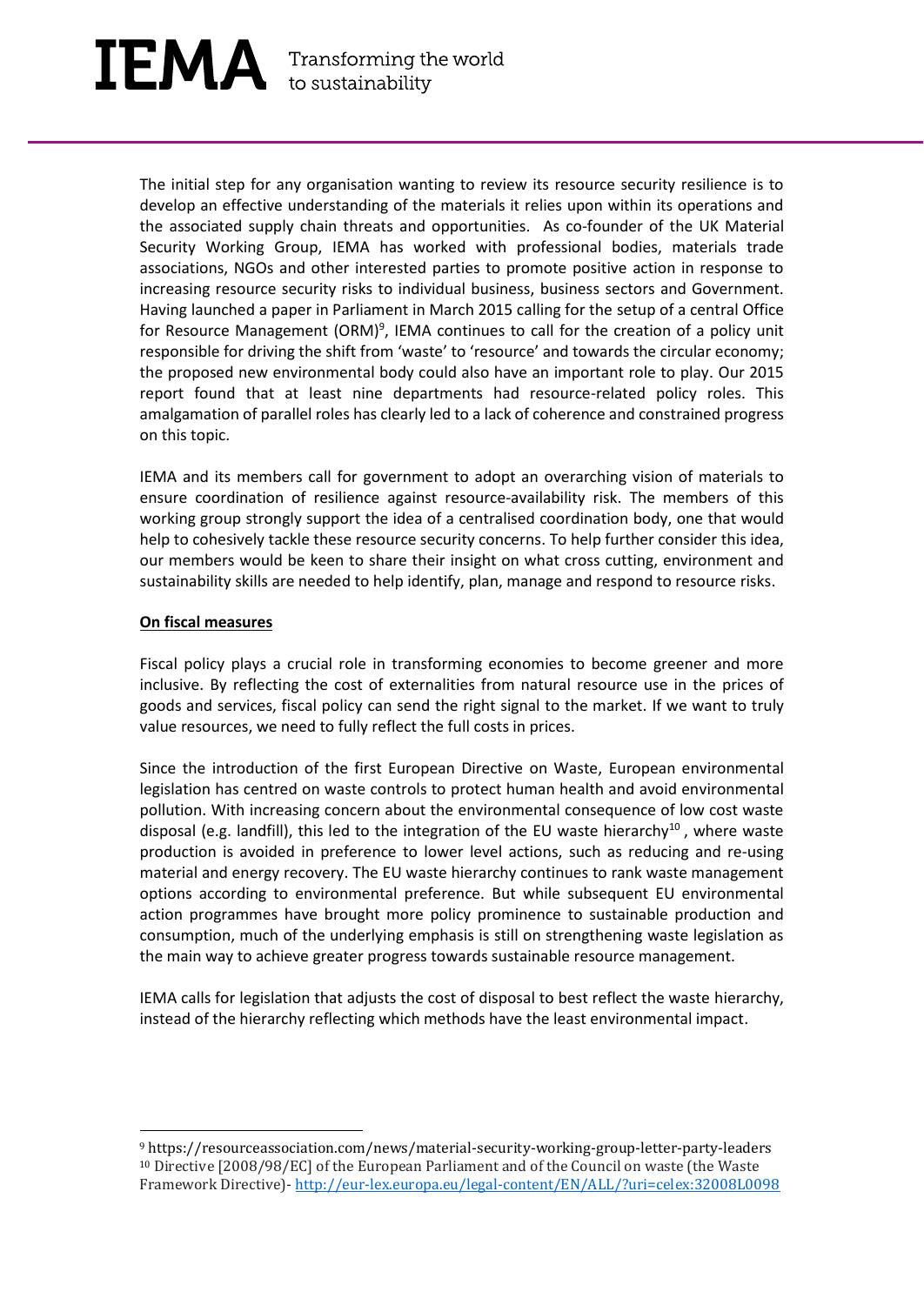# **Transforming the world**

Legislative action in the 1990s saw many governments, including the UK $^{11}$ , act to correct market failures associated with waste disposal. The UK Landfill Tax has incentivised business to develop ever more sophisticated 'kit' to (re)process end-of-life waste streams however, there is little market stimulus to incentivise the pull of these (secondary raw) materials through the productive economy.

IEMA calls to explore the possibility of reflecting the true environmental costs of goods in the price of material, and for this in turn to be transferred to the users for them to gain a better understanding of the value of raw materials.

IEMA welcomes the government's intention to negotiate with the EU as to whether the 2030 recycling targets contained within the EU Circular Economy Package should apply to the UK. DEFRA needs to carefully consider whether adequate transitional progress on resource efficiency can be delivered through the current waste hierarchy. Under the current process, policy interventions have a recurring focus on higher end-of-life weight-based recycling targets, but these exert little influence on the upstream supply chain. Something isn't 'recycled' unless it usefully re-enters the productive economy, otherwise it is just a (secondary) resource without a home.

Ongoing consultation with environment practitioners and industry stakeholders, by way of sector-based approaches seeking to establish specific resource efficiency needs, should be arranged to explore alternative solutions to fiscal measures that simply further drive up recycling rates.

### **On the role of data**

l

Lack of accessible data on materials and resource flows across the value chain mean that most environmental & sustainability professionals lack the means to make an effective assessment of their organisation's waste and resource management performance. IEMA's research shows that when collaboration occurs, with sustainability professionals working across organisation and with the support of senior figures, then they are found to drive a fundamental shift in resource management and reporting.

Robust data (and information), underpinned by sound science and appropriate accounting methods, are central to evidence-based policymaking, smarter regulation and any wider risk assessment of market-based interventions, including financial incentives. For example, those businesses leading in cradle-to-cradle have the metrics to understand the whole life financial, environmental and societal implications of products or services and the materials used. Companies can then develop products that are less harmful and have fewer adverse impacts as well as designing products and services that deliver a net positive impact.

Measuring meaningful progress on resource stewardship should include the development of a range of supporting metrics, including some consideration of natural capital extraction to indicate the current level of sustainability of key resource use. In its latest report for 2018, the Natural Capital Committee (NCC) has confirmed that it has been working with Defra's Environment Analysis Unit as well as the Office of National Statistics to appraise suitable metrics, models, datasets and tools to aid the measurement of natural capital and how it is

<sup>&</sup>lt;sup>11</sup> The UK introduced the Landfill Tax in October 1996, increasing the cost of disposing of each tonne of waste sent to landfill.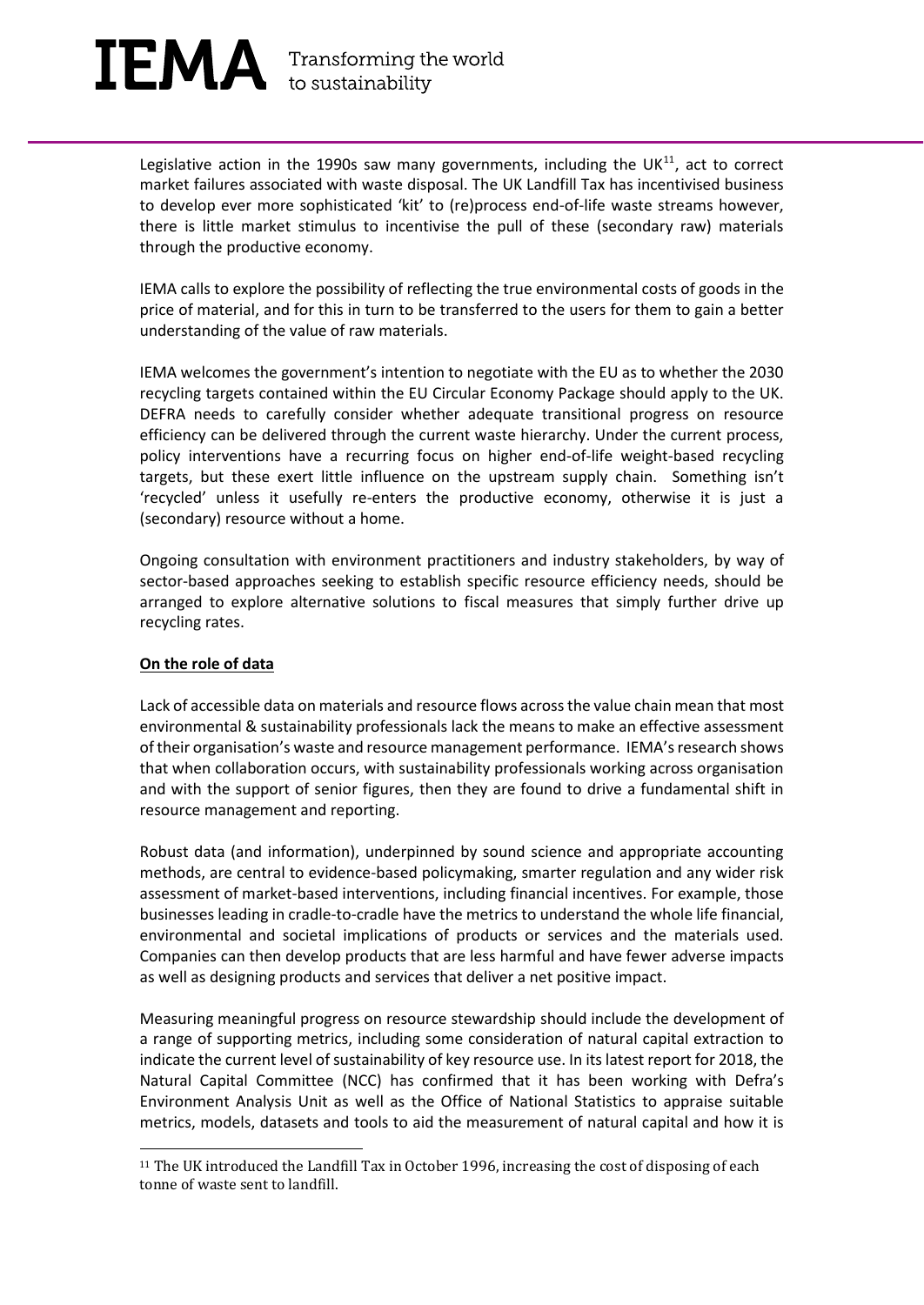# IEMA Transforming the world

changing over time, with a view to develop natural capital accounts, which are scheduled for completion in 2020. Together with its recent guide to natural capital valuation  $12$  and confirmation that the NCC is working on a series of methodological papers on natural capital valuation, seeking to align accounting and more traditional economic appraisal methodologies has the potential to understand the true value of natural resources and use this to reflect in fiscal policy.

Several IEMA Fellows, have played a major role in both the development and drafting of British Standard BS8001:2017 – the world's first practical guidance for organisations to implement circular economy principles and move to a more circular and sustainable mode of operation. The Standard focuses on helping organisations to implement key circular economy principles through a flexible framework, to create value through process, product, service or business model innovation. They align themselves with IEMA's view that the government needs to play a larger role in helping to identify information flows and supporting organisations to better understand the life cycle of key materials. As we enter the post-Brexit phase, the need for an established valuation methodology will become essential to ensure resource management in organisations is optimised. The Strategy will therefore need to include clear milestones for setting out such a methodology, to ensure organisations have sufficient quality data to affect the transition to a circular economy.

### **On skills**

To truly manage resources, organisations must understand the impacts, risks and opportunities throughout the lifecycle of the materials they rely upon. This cannot be achieved without strong relationships and communication across the value chain. It involves going beyond conventional thinking to consider a material from its source, through the supply chain and the organisation's activities, onto clients, the end user and its potential as a future resource. While detailed analysis of these factors for all materials will remain beyond the capabilities of most organisations, the need to adopt lifecycle thinking and improved knowledge across the value chain is increasingly becoming the norm in larger organisations.

This trend can be clearly seen in the calls from business to see lifecycle thinking embedded in ISO 14001, as established in IEMA's influential 2012 position statement<sup>13</sup> and integrated in the latest version of the standard<sup>14</sup>. A much greater level of communication and activity between organisations is required to enable continuous improvements in resource efficiency, security and cycling across the value chain.

Such actions will be enabled by those organisations with access to staff with clear communication, leadership and systems thinking skills who look at resource issues along their lifecycle, skills already embedded in IEMA's standards $^{15}$ .

 $\overline{a}$ 12

[environmental-manage/life-cycle.html](https://committee.iso.org/sites/tc207sc1/home/projects/published/iso-14001---environmental-manage/life-cycle.html)

https://www.gov.uk/government/uploads/system/uploads/attachment\_data/file/608850/nccnatural-capital-valuation.pdf

<sup>13</sup> https://www.iema.net/assets/uploads/position\_statement\_climate\_change\_and\_energy\_v4.pdf <sup>14</sup> [https://committee.iso.org/sites/tc207sc1/home/projects/published/iso-14001---](https://committee.iso.org/sites/tc207sc1/home/projects/published/iso-14001---environmental-manage/life-cycle.html)

<sup>15</sup> <https://www.iema.net/skills>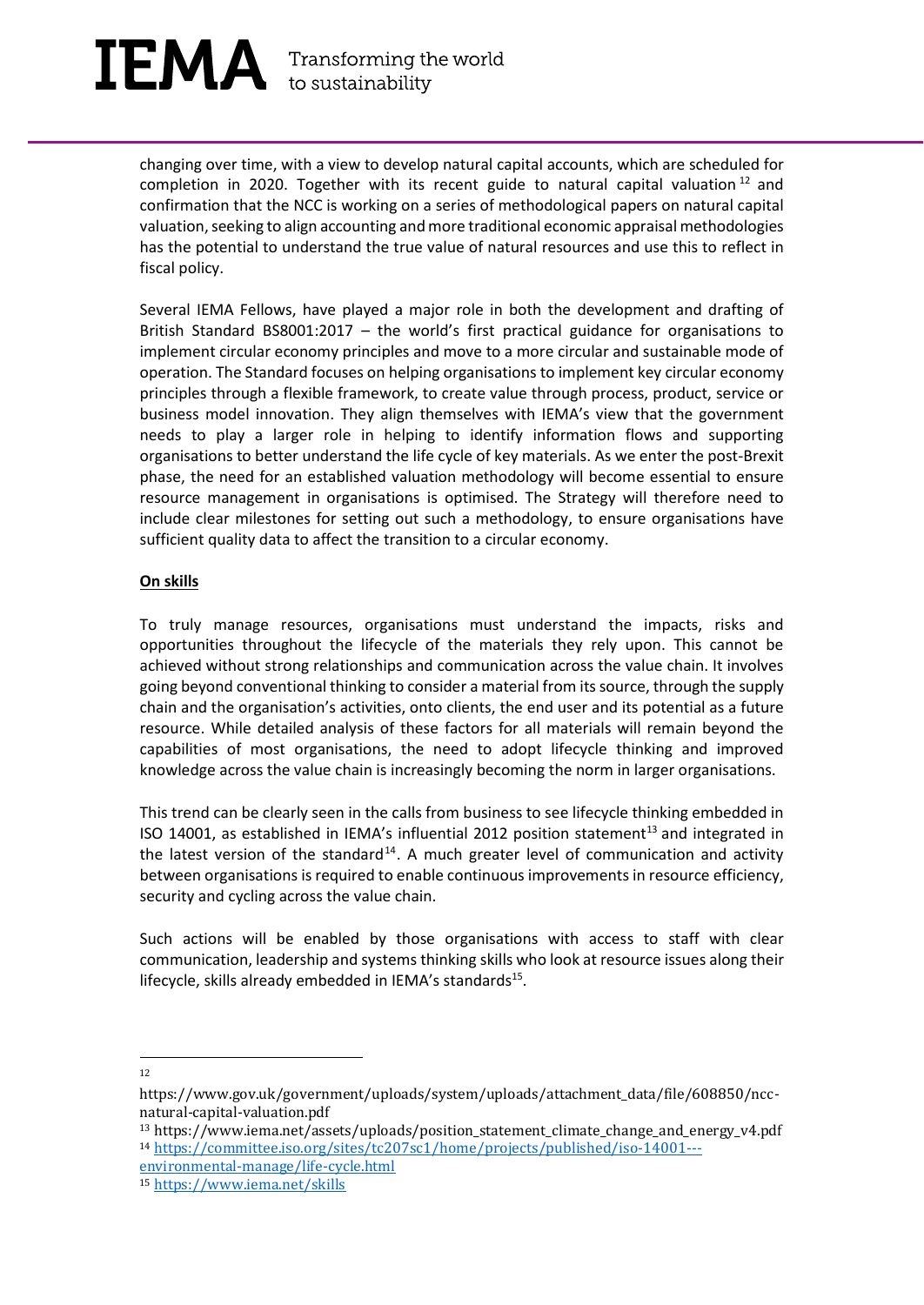A strong focus on skills to support technical knowledge and systems thinking are the backbone of a resource effective economy, one that minimises future reliance on the use of virgin technical material inputs (e.g. fossil fuels) and thus aims to avoid the negative environmental and social effects often associated with extracting raw materials. IEMA therefore calls on DEFRA to integrate plans into the Strategy for a centralised institution with the learning resources and tool kits necessary to future proof organisations and transition to a zero-waste economy.

#### **On the Sustainable Development Goals:**

With targets ranging from promoting decent work and economic growth to responsible consumption and production, the UN Sustainable Development Goals (SDGs) offer organisations the opportunity to shift the way they operate to more sustainable forms of production. Increasingly, companies from all sectors are confronting and adapting to a range of disruptive forces including globalisation, intense competition for raw materials and natural resources and a revolution in technology that is challenging the business models of many sectors. Within the UK, business alliances like the retail industry's Better Retail Better World pledge<sup>16</sup> contain a series of commitments mapped against the SDGs to reduce waste sent to landfill, measure all operational water use and progress responsible sourcing practices.

IEMA recognises the need for sustainability professionals across the economy to have access to more practical advice to steer their organisations towards effectively contributing to the SDGs. This understanding is evidenced by the recent release of its practical guidance document on change management in the context of sustainable development<sup>17</sup>. Change Management for Sustainable Development has cross-sector and cross-profession relevance for anyone – regardless of their profession – who is seeking to help change and transform organisations. Business leadership on resource efficiency is key and we are actively working with our members and the wider business community to help make this transition.

Government also has a key role to play. The devolved administrations in Scotland and Wales are already making good progress in this field. But if we are to ensure the implementation and success of the 25 YEP, the Strategy needs to contain recognition at the national level of the role that the SDGs are playing in helping us transition to a resource efficient economy. This must be supported by strong regulatory proposals that are mapped against the goals and targets. While the strategy announces the government's intention to cut waste, promoting markets for secondary materials and incentivising better product design, this plan will only come to life and have the right impact if it is enforced with the right legislation and governance. Only with the right level of governance will the UK ensure it retains its global leadership on restoring, enhancing and protecting the environment.

l

<sup>16</sup> https://www.edie.net/news/7/UK-retail-giants-sign-up-to-collaborative-SDG-commitment

<sup>17</sup> https://www.iema.net/cmsd/cmsd-worksheets